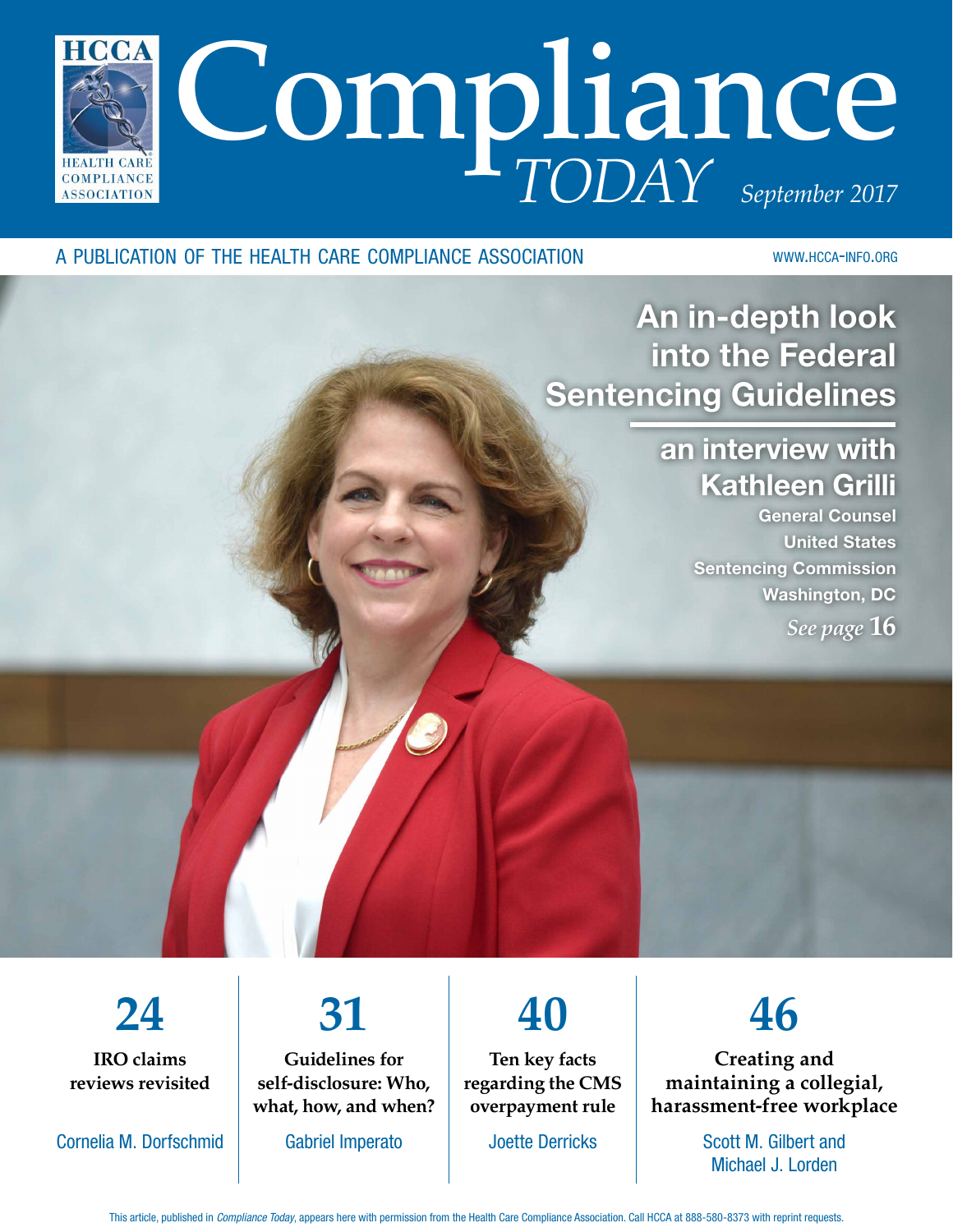## **HIPAA rules for unencrypted email and text messages to patients**

» Text or email communications may or may not fall under HIPAA provisions.

- » Consider the Privacy Rule and Security Rule when communicating to patients by text or email.
- » Patients have requirements to fulfill and options to consider when requesting to receive text or email communications.
- » Covered entities have an option to send encrypted or unencrypted communications to patients.
- » Common pitfalls exist for covered entities that communicate to patients by text or email.

*Tomi K. Hagan (thagan@QHR.com) is a Senior Consultant of Compliance at Quorum Health Resources in Brentwood, TN. Walter E. Johnson (wjohnson@kforcegov.com) is the Director of Compliance and Ethics at Kforce Government Solutions, Inc. in Fairfax, VA. Frank Ruelas (francisco.ruelas@dignityhealth.org) is a Facility Compliance Professional with Dignity Health in Phoenix, AZ.*

 */in/TomiHagan @TomiHagan* 

 */in/Walter16 @Walter\_Johnson1* 

20 and its relevancy to the HIPAA Privacy and<br>
Security rules.<br>
70 www.hcca-info.org 888-580-8373 t the 2017 HCCA Compliance<br>Institute, representatives of the for Civil Rights (OCR) address Institute, representatives of the Office for Civil Rights (OCR) addressed an individual's right to access his/her protected health information (PHI) and focused attention on a very important topic that compliance professionals would do well to become familiar with that includes the use of texting and emailing to patients. Specifically, this article focuses on the sending of unencrypted emails and text messages to individuals. As we explore the do's and don'ts of the practice of texting and emailing in an unencrypted manner, we must first distinguish very clearly the nature of the message involved Security rules.

Does the communication include PHI? This may sound like a very basic and simple question, but one that, with a little thought, gives us cause to pause as we look into the use of email and texting and how these may or may not be related to the Health Insurance *bit.ly/in-FrankRuelas* **@Frank\_Ruelas**  *accountability and Accountability Act* **Hagan** (HIPAA) regulations. For example, if the unencrypted emails and texted messages do not contain PHI, then this essentially negates the HIPAA requirements, because if there is no PHI, then HIPAA would not apply.

This may sound somewhat easy and straightforward, but it may be a bit more involved when one considers how a message sent from a covered entity to an individual might be somewhat meaningless without any PHI involved. In addition to HIPAA, it is noteworthy to mention that the covered entity may have policies and procedures associated with the use of email and texting to individuals that the compliance professional (HIPAA





Johnson



Ruelas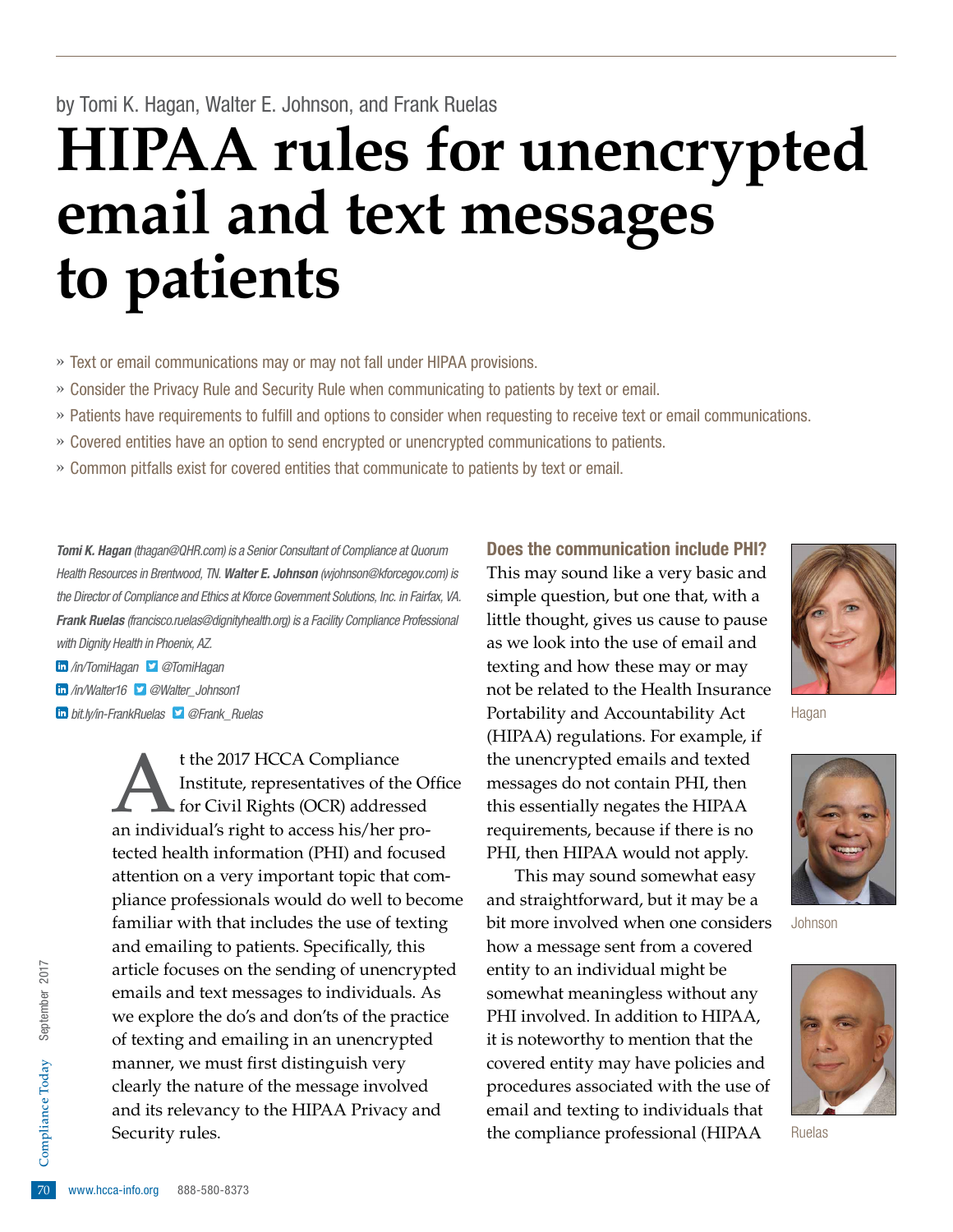issues aside) would do well to identify and become familiar with in their implementation.

So now that we have looked at the use of unencrypted email and texting for communications that do not contain PHI sent between a covered entity and an individual, let's look into the use of these communication options and how they may relate to compliance efforts with respect to the HIPAA Privacy and Security Rules when PHI is involved.

#### HIPAA Privacy and Security

The use of unencrypted texts and emails containing PHI is going to fall under the scope of both the HIPAA Privacy Rule and the Security Rule. The Privacy Rule applies because it involves PHI in all of its forms, and we have the issue of an individual's right to access his/her PHI to consider. However, the use of unencrypted texts and emails that may contain PHI is going to also fall squarely within the scope of the Security Rule, because the Security Rule specifically deals with PHI that is in an electronic format.1 Therefore, we need to understand how the Security Rule addresses the sending of unencrypted PHI.

Let's first look at the question of sending PHI in an unencrypted manner. We are fortunate here because with respect to encryption, the Security Rule provides some clear direction on the application of encryption.

#### Unencrypted PHI under the Security Rule

Under the Security Rule, there is an addressable implementation specification that relates to encryption. We need to remember that when we see an addressable implementation specification in the Security Rule, we have two clear paths that we may take.<sup>2</sup>

The first path is for us to implement the specification as presented. So if we opted for this path, we would adopt the use of encryption and apply it. When one considers the many benefits of encryption to both the sender

and the receiver, as well as the ways encryption may help avoid a breach, it is very easy to see why many organizations opt to adopt encryption. When sending encrypted email, remember that the encryption may only apply to the body of the email and attachments. Use caution when placing a title on the email subject line, because PHI in the subject line will likely not be encrypted. The benefits of using encryption can be negated by inattention to the subject line.

The second path is also relatively straightforward with a slight twist on the first. We have the option of documenting why we believe the implementation of the standard (encryption in this case) is not reasonable, and then we must do something that is often overlooked. We must then apply what is often referred to as an Alternative Equivalent Measure (AEM). So essentially, we have the option of encryption or the use of an AEM that basically provides the same type of safeguard that encryption presents. Given the very unique and specific safeguards provided by encryption, one would be hard-pressed to identify, much less apply, an AEM to encryption.

So under the Security Rule, it appears that sending unencrypted texts or emails is not an option. However, this does not shut the door on the texting or emailing of unencrypted communications that may contain PHI to individuals. As we were reminded by the OCR, the window of opportunity to send unencrypted emails or texts is wide open and is presented to us by the Privacy Rule.

#### Unencrypted PHI and the Privacy Rule

**Example 18 Alle Encrypted texts**<br>
We need to under-<br>
be appropriate<br>
o that, we must<br>
lual's right to<br>
lual's right to<br>
888-580-8373 www.hcca-info.org 71 To understand the use of unencrypted texts and emails containing PHI, we need to understand when doing so would be appropriate under the Privacy Rule. To do that, we must revisit the topic of an individual's right to access to PHI.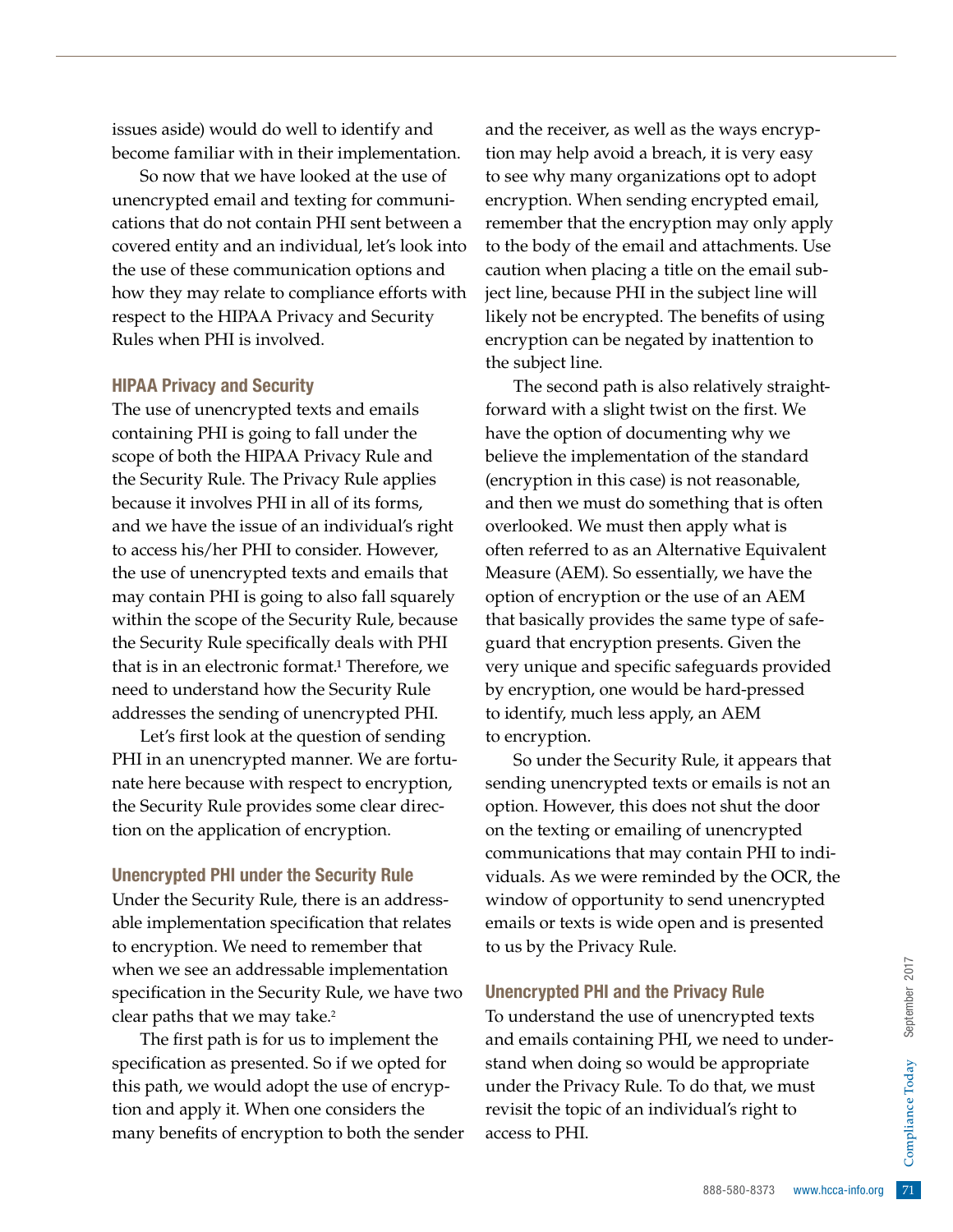One of the main rights afforded individuals under the HIPAA rules is the right of the individual to access his/her PHI.3 Most compliance professionals are familiar with this right, which has existed since the original rules were implemented. However, in 2013 with the release of the Omnibus Rule, there was the introduction of an additional requirement that may be imposed on the covered entity by the individual if the individual directs the covered entity to transmit ePHI electronically to another party identified by the individual.

#### Requirements and options

In order for an individual to require the covered entity to transmit PHI (which could include by means of an email or text), there are some requirements that must be met. First, the request must be in writing. Second, the individual must clearly identify where the PHI is to be sent. For example, if the PHI is to be sent by email, the email of the recipient needs to be provided to the covered entity. If the PHI is to be sent by text, the text address (which may either be an email address or a mobile device's phone number) needs to be provided to the covered entity. Third, the covered entity has a duty to inform the individual making the request that the PHI sent by an unencrypted method may be accessed by unauthorized recipients and that the individual acknowledges and accepts the risk.<sup>4</sup>

the HIPAA regulations. In fact, exploring the<br>
option of sending the PHI in an encrypted<br>
F2 www.hcca-info.org 888-580-8373 Once these requirements are met, then the covered entity may proceed with sending an unencrypted email or text that contains the identified PHI. Does this mean that the covered entity must always send PHI directed to a third party in an unencrypted manner? Not at all. We are simply pointing out that if an individual requests PHI to be sent in an unencrypted manner, there is a process for doing this that is described in option of sending the PHI in an encrypted

manner rather than unencrypted may actually be preferred by all involved.

Choosing encryption over no encryption Some covered entities use encrypted texting and email technologies that allow for the sending of PHI. These can be used to send PHI in a manner that both safeguards the privacy and security of the PHI, but also provides a means for the covered entity to avoid a possible breach if the encrypted text or email finds its way to an unintended recipient, provided that the encryption makes the PHI unusable, unreadable, and indecipherable.<sup>5</sup>

It is not unusual for an individual who makes a request for an unencrypted text or email to reconsider his/her request and opt for the use of encryption after someone from the covered entity has explained the benefits of protecting the privacy and security of the individual's PHI. Often, individuals request unencrypted email to avoid the extra steps involved in retrieving encrypted transmissions or out of fear that they will not be able to access the information. Explaining the process and providing clear instructions for retrieval may resolve these concerns. Some individuals may still decline the use of an encryption-based solution; however, offering the individual an option may also motivate the individual to select a more secure option rather than one that is unencrypted.

To further one's commitment in trying to safeguard the security and privacy of an individual's PHI, consider the following when meeting the documentation requirements as previously described. Include a notation on whatever documentation was used to meet the HIPAA requirements that the individual was provided information on the availability of a secure texting or email option, which the individual declined to use.